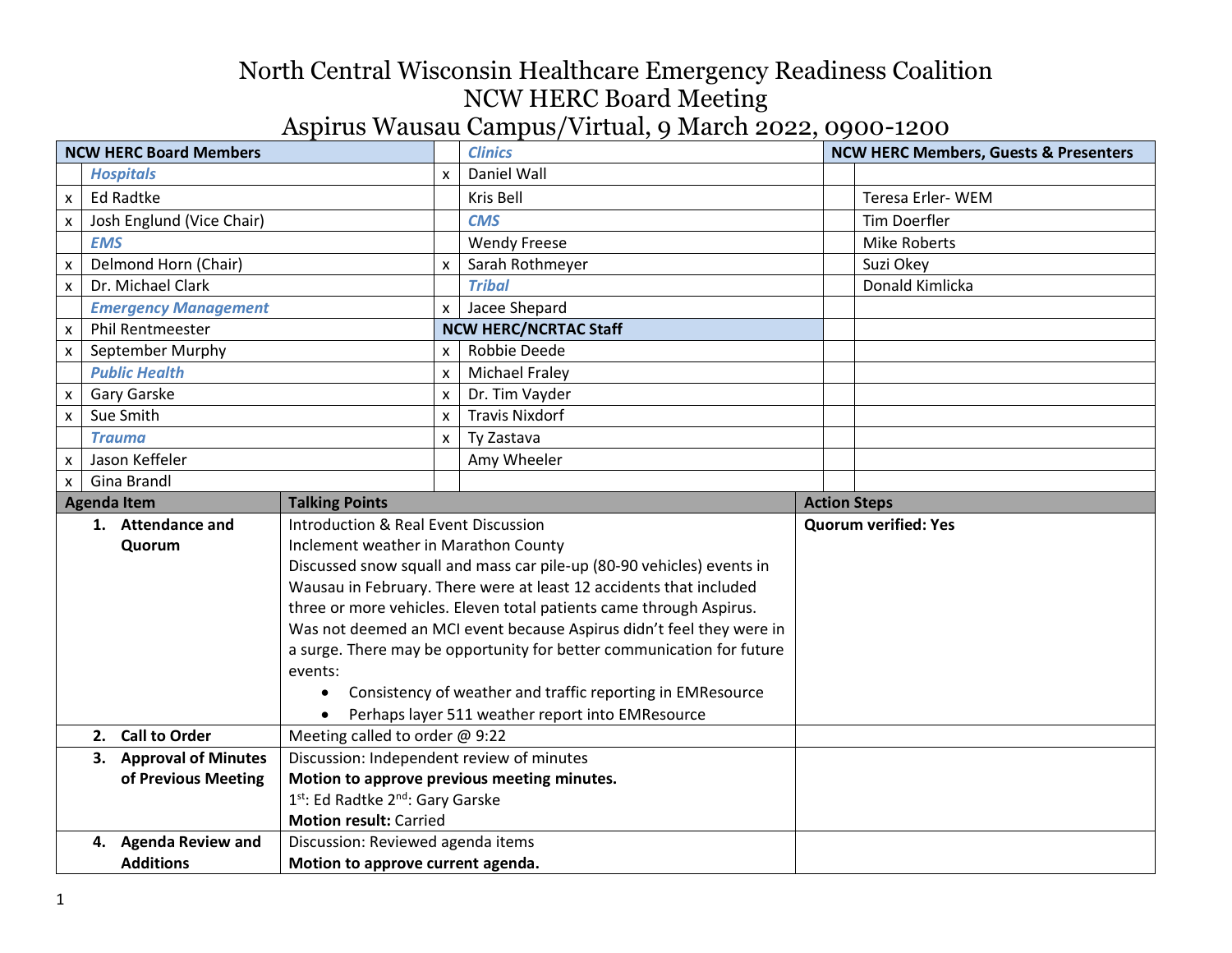|    |                                        | 1st: Daniel Wall 2nd: Sue Smith                                                                                                                                                                                                                                                                                                                                                                                                                                      |                                                                                                                                                                                                                                                                             |
|----|----------------------------------------|----------------------------------------------------------------------------------------------------------------------------------------------------------------------------------------------------------------------------------------------------------------------------------------------------------------------------------------------------------------------------------------------------------------------------------------------------------------------|-----------------------------------------------------------------------------------------------------------------------------------------------------------------------------------------------------------------------------------------------------------------------------|
|    |                                        | <b>Motion result: Carried</b>                                                                                                                                                                                                                                                                                                                                                                                                                                        |                                                                                                                                                                                                                                                                             |
| 5. | <b>Budget</b>                          | <b>Discussion:</b>                                                                                                                                                                                                                                                                                                                                                                                                                                                   |                                                                                                                                                                                                                                                                             |
|    | <b>Review/Accountant</b>               | • Feb Financials                                                                                                                                                                                                                                                                                                                                                                                                                                                     |                                                                                                                                                                                                                                                                             |
|    | Report                                 | Robbie reviewed budget materials<br>$\circ$<br>Need to shift overall expenditures to account for<br>$\circ$<br>COVID funds and 20-21 carryover funds<br>Logo update<br>Molly Schultz has offered a contract fee of \$250 to<br>$\circ$<br>include a logo with vector and digital files<br>Hope to have drafts by April 13 <sup>th</sup> to review at Board<br>$\circ$<br>mtg.<br><b>Motion to approve February financials</b><br>1st: Jason Keffeler 2nd: Ed Radtke  | Check into whether we need to copyright<br>logo, clarify ownership<br>Ask Molly how many design options she will<br>give us - would like 2-3 options<br>Is there extra charge for two similar logos -<br>$\bullet$<br>rectangular and square, one with name, one<br>without |
|    |                                        | <b>Motion result: Carried</b>                                                                                                                                                                                                                                                                                                                                                                                                                                        |                                                                                                                                                                                                                                                                             |
|    | 6. HERC "Extreme                       | Discussion                                                                                                                                                                                                                                                                                                                                                                                                                                                           | Robbie to check with Associated Bank to see if                                                                                                                                                                                                                              |
|    | Makeover" Update                       | Tomorrow board will meet with contractors working on<br>$\bullet$<br>makeover<br>Robbie was asked to sit out on this meeting and will have his<br>own interview<br>Potential topics for discussion:<br>Should Robbie's contract be pulled from under state to<br>$\circ$<br>under NCW HERC nonprofit so they are responsible to<br>the board?<br>Review expectations between HERCs and OPEHC<br>$\circ$<br>Revenue stream issues/reimbursement bottleneck<br>$\circ$ | HERC would qualify for a credit card                                                                                                                                                                                                                                        |
| 7. | <b>Work Plan/Regional</b><br>Projects: |                                                                                                                                                                                                                                                                                                                                                                                                                                                                      |                                                                                                                                                                                                                                                                             |
|    | <b>Projects and</b>                    | State Pediatric Surge Plan                                                                                                                                                                                                                                                                                                                                                                                                                                           |                                                                                                                                                                                                                                                                             |
|    | <b>Deliverables</b>                    | Has been put into Pediatric Surge Annex<br>$\circ$                                                                                                                                                                                                                                                                                                                                                                                                                   |                                                                                                                                                                                                                                                                             |
|    |                                        | <b>MRSE</b><br>$\bullet$<br>Virtual player/partner briefing on March 24 <sup>th</sup> to discuss<br>$\circ$<br>what needs to be achieved that day<br>April 14th 9:00-3:00 exercise<br>$\circ$<br>After Action Review will be on May 11<br>Will not have to do this exercise next year<br>$\circ$                                                                                                                                                                     | Robbie to meet with Ed to discuss surge<br>numbers for MRSE                                                                                                                                                                                                                 |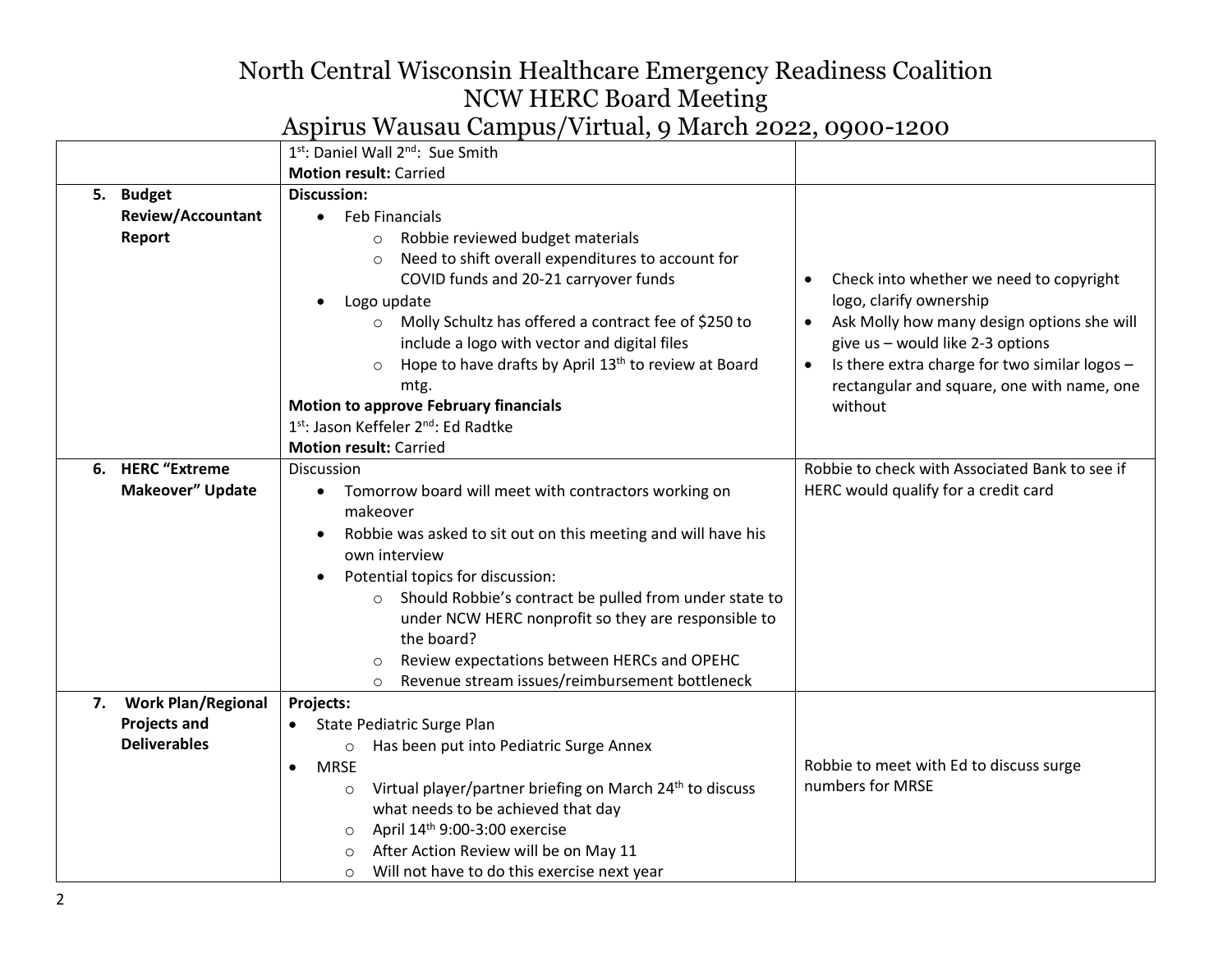| Improvement Plan<br>$\bullet$                                                                   |                                                   |
|-------------------------------------------------------------------------------------------------|---------------------------------------------------|
| $\circ$ Overview of plan provided                                                               | Robbie add IP review to Board meeting agendas     |
| Will plan to put IP on every board meeting agenda as to not<br>$\circ$                          |                                                   |
| lose track of objectives being worked on                                                        |                                                   |
| Supply Chain Integrity Assessment                                                               |                                                   |
| Robbie provided summary<br>$\circ$                                                              | Robbie to take eICS, Kaiser, and Risk results and |
| 24 responses received<br>$\circ$                                                                | put into three circles and see where they overlap |
| Majority of answers fell in middle of road (some work<br>$\circ$                                | and include in final summary                      |
| done, more improvement needed)                                                                  |                                                   |
| This will help inform the logistics contract for next year<br>$\circ$                           |                                                   |
| Hope to have a summary document to share with state by<br>$\circ$                               |                                                   |
| late spring                                                                                     |                                                   |
| <b>Hazard Vulnerability Assessment</b>                                                          |                                                   |
| Received 43 responses<br>$\circ$                                                                |                                                   |
| Discussed responses in various tools used - each tool yields<br>$\circ$                         |                                                   |
| different results                                                                               |                                                   |
| ○ Some felt Kaiser Permanente was more accurate                                                 |                                                   |
| Preparedness Plan                                                                               |                                                   |
| Walked through edits<br>$\circ$                                                                 |                                                   |
| Robbie will send this out for open comment and review<br>$\circ$                                |                                                   |
| this month                                                                                      |                                                   |
| Response Plan/ COOP/ Infectious Disease Annex                                                   |                                                   |
| Working on streamlining the COOP template<br>$\circ$<br>Workgroup for infectious disease annex: | Ty to schedule Doodle for Infectious Disease      |
| $\circ$<br>Robbie<br>٠                                                                          | Workgroup meeting                                 |
| Ty                                                                                              |                                                   |
| Anna Marciniak                                                                                  |                                                   |
| Dr. Clark                                                                                       |                                                   |
| <b>Ed Radtke</b>                                                                                |                                                   |
| Dr. Vayder                                                                                      |                                                   |
| Sue Smith                                                                                       |                                                   |
| <b>CMS Exercise</b>                                                                             |                                                   |
| Schedule for June<br>$\circ$                                                                    |                                                   |
| Hazmat & ABLS Seats                                                                             |                                                   |
| Waiting for payment from state<br>$\circ$                                                       |                                                   |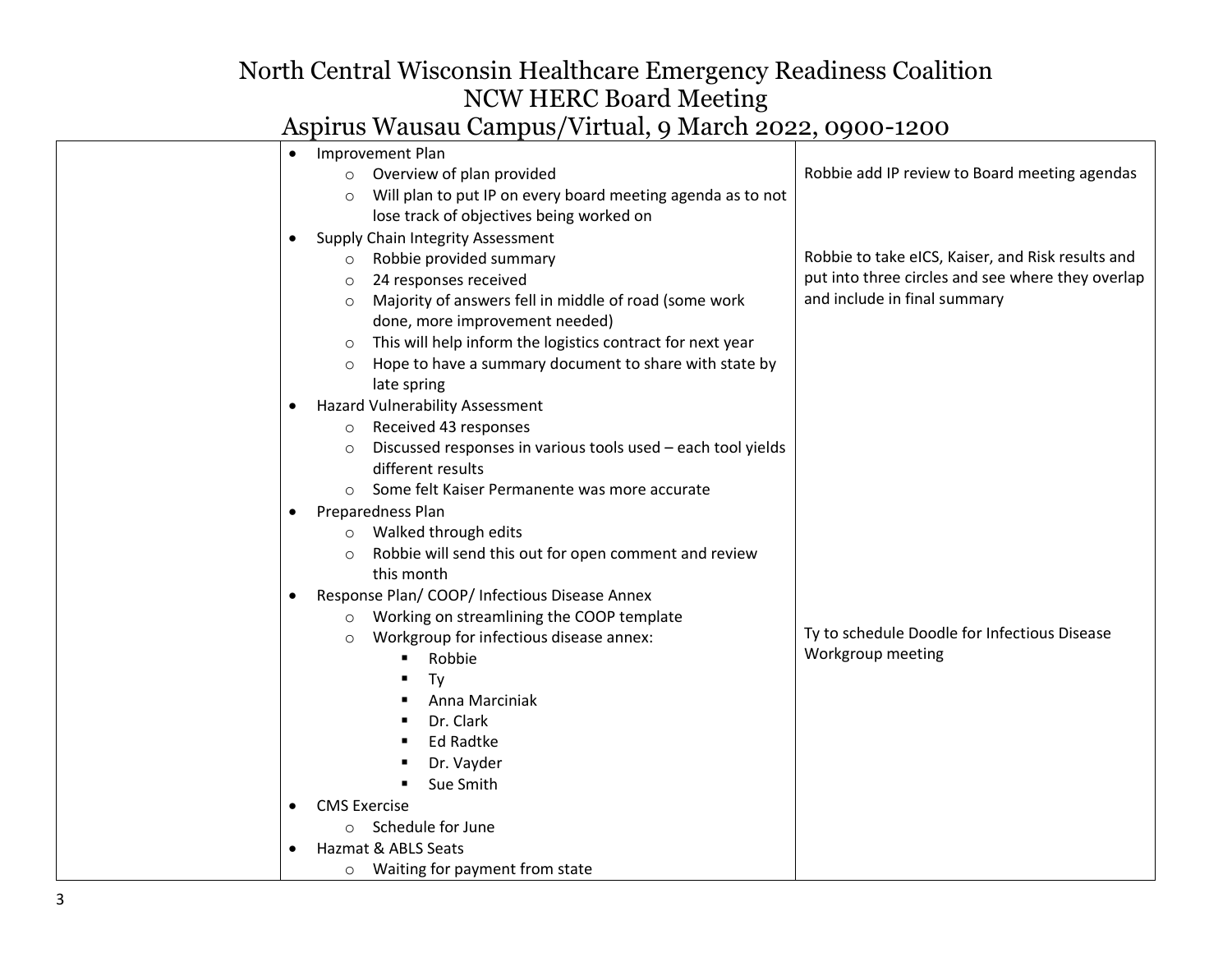|                               | o Additional Advance Burn Life Support seats will be coming                    |                          |
|-------------------------------|--------------------------------------------------------------------------------|--------------------------|
|                               | from the state                                                                 |                          |
|                               | <b>PPE Bolstering</b><br>٠                                                     |                          |
|                               | Sent out RFP to EMS and LTC facilities<br>$\circ$                              |                          |
|                               | Compiling requests - so far have received 2-3<br>$\circ$                       |                          |
|                               | Closes at the end of the month<br>$\bigcirc$                                   |                          |
|                               | <b>Fatality Management Plan</b>                                                |                          |
|                               | $\circ$ Ty is updating                                                         |                          |
|                               | Robbie and Ty met with Jess Blahnik last week and rest of<br>ME/Cs later today |                          |
|                               | Hope to have plan finalized soon and will send to board for<br>review in April |                          |
|                               | <b>HERC Newsletter</b><br>٠                                                    |                          |
|                               | o Will add virtual Risk Communication training through CDC                     |                          |
|                               | to newsletter                                                                  |                          |
|                               | o Hope to have newsletter out by end of March                                  |                          |
|                               | <b>Board Membership Voting</b><br>٠                                            |                          |
|                               | o Reviewed Board Member terms                                                  |                          |
|                               | 2022 Contracts                                                                 |                          |
|                               | Robbie would like to take some time with Board for<br>$\circ$                  |                          |
|                               | discussion regarding upcoming contracts                                        |                          |
|                               | Are we fulfilling needs? Is there potential for expansion on                   |                          |
|                               | some contracts?                                                                |                          |
| 8. HERC Staff and             | Independent review                                                             |                          |
| <b>Advisory Group</b>         | Everything should be covered in notes Robbie sent out                          |                          |
| <b>Meeting</b>                |                                                                                |                          |
| <b>Response Updates</b><br>9. | AAR                                                                            | Ty to complete COVID AAR |
|                               | Officially and consistently below an average of 50<br>$\bullet$                |                          |
|                               | hospitalizations and 50 new cases/day                                          |                          |
|                               | Is it time to close AAR?                                                       |                          |
|                               | Staffing is still iffy, other resources seem to be going<br>$\circ$            |                          |
|                               | back to normal                                                                 |                          |
|                               | Board feels it's time to close, as surge has subsided<br>$\circ$               |                          |
|                               | <b>Information Update</b>                                                      |                          |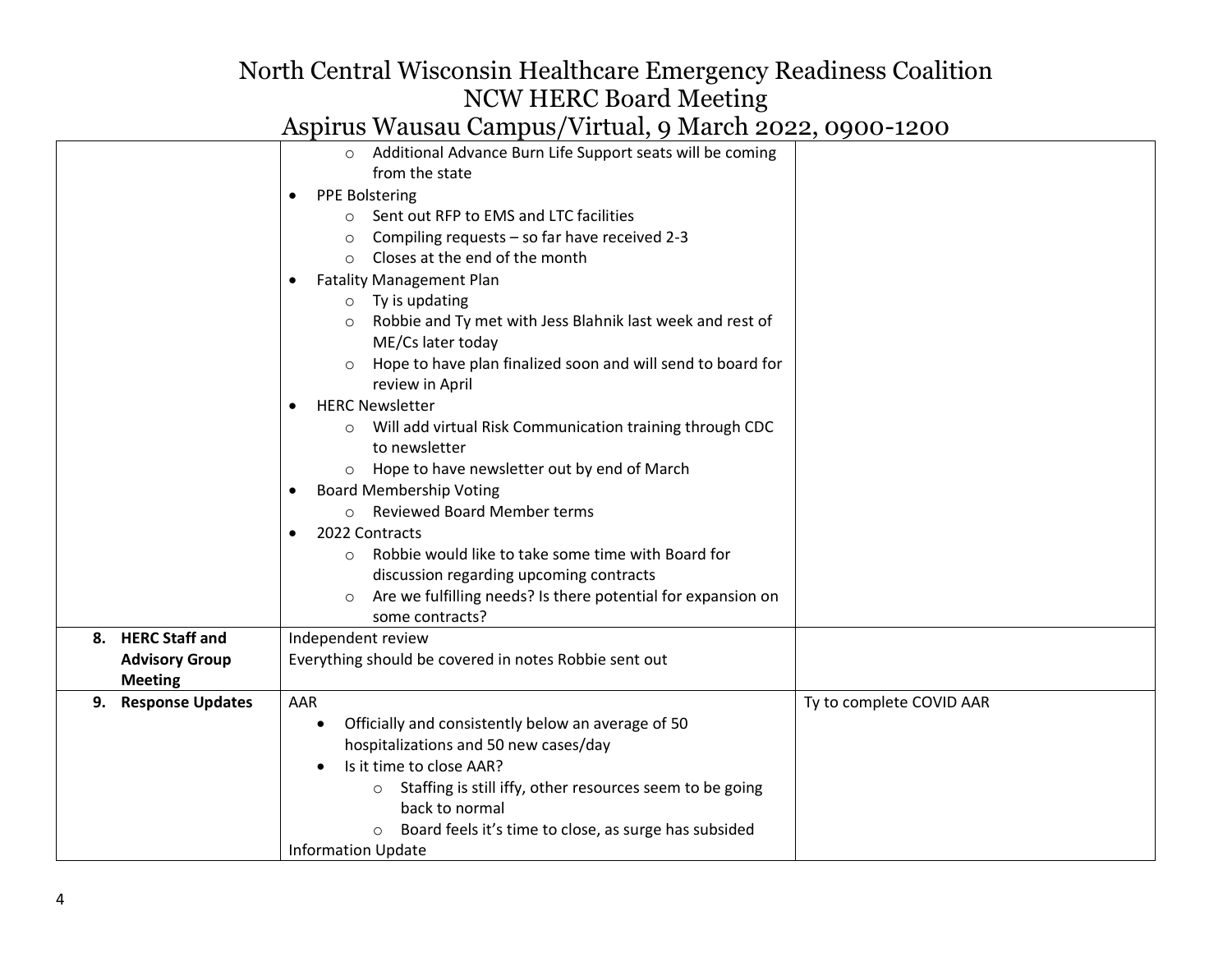| 10. Contractor Updates                                       | <b>HERC Coordinator</b><br>٠<br>Planning<br>Working on:<br>$\circ$<br>Mass fatality plan<br>п<br>Newsletter<br><b>COVID AAR</b><br><b>Infectious Disease Annex</b><br>Logistics<br>Isopod filters came in<br>$\circ$<br>Keeping expired ones as well<br>$\circ$<br>May be helpful to include a one-page explanation<br>$\circ$                                                                      | Develop one-pager to go out with<br>$\bullet$<br>isopods |
|--------------------------------------------------------------|-----------------------------------------------------------------------------------------------------------------------------------------------------------------------------------------------------------------------------------------------------------------------------------------------------------------------------------------------------------------------------------------------------|----------------------------------------------------------|
| 11. Interoperable<br><b>Communications</b><br><b>Systems</b> | when delivering new isopod filters<br><b>EICS</b><br>$\bullet$<br>Continue to utilize for COVID response<br>$\circ$<br><b>EMResource/ EMTrack</b><br>EMResource 4.0 will be rolled out at end of the month<br>$\circ$<br><b>WISCOM</b><br>Continue drills<br>$\circ$<br>All new radios have been installed, speakers are very<br>$\circ$<br>quiet<br>Still have outstanding matrix issue<br>$\circ$ |                                                          |
| 12. Sector Reports/Top<br><b>Priorities</b>                  |                                                                                                                                                                                                                                                                                                                                                                                                     |                                                          |
| 13. Upcoming<br>engagements                                  | Board Updates 1 <sup>st</sup> and 3 <sup>rd</sup> Tuesdays<br>٠<br>RMC Calls scaled back to first Wednesday of the month only<br>Mar 24 - MRSE Partner Briefing<br>April 7 NCRTAC Trauma Conference<br>April 13 NCW HERC Board Meeting<br>April 14 MRSE Exercise<br>May 11 MRSE After Action Review<br><b>Training</b>                                                                              |                                                          |
| 14. Regional Resource<br><b>Requests/Needs</b>               | Evac Sleds - discrepancies of evacuation supplies; something to<br>$\circ$<br>consider bolstering                                                                                                                                                                                                                                                                                                   |                                                          |